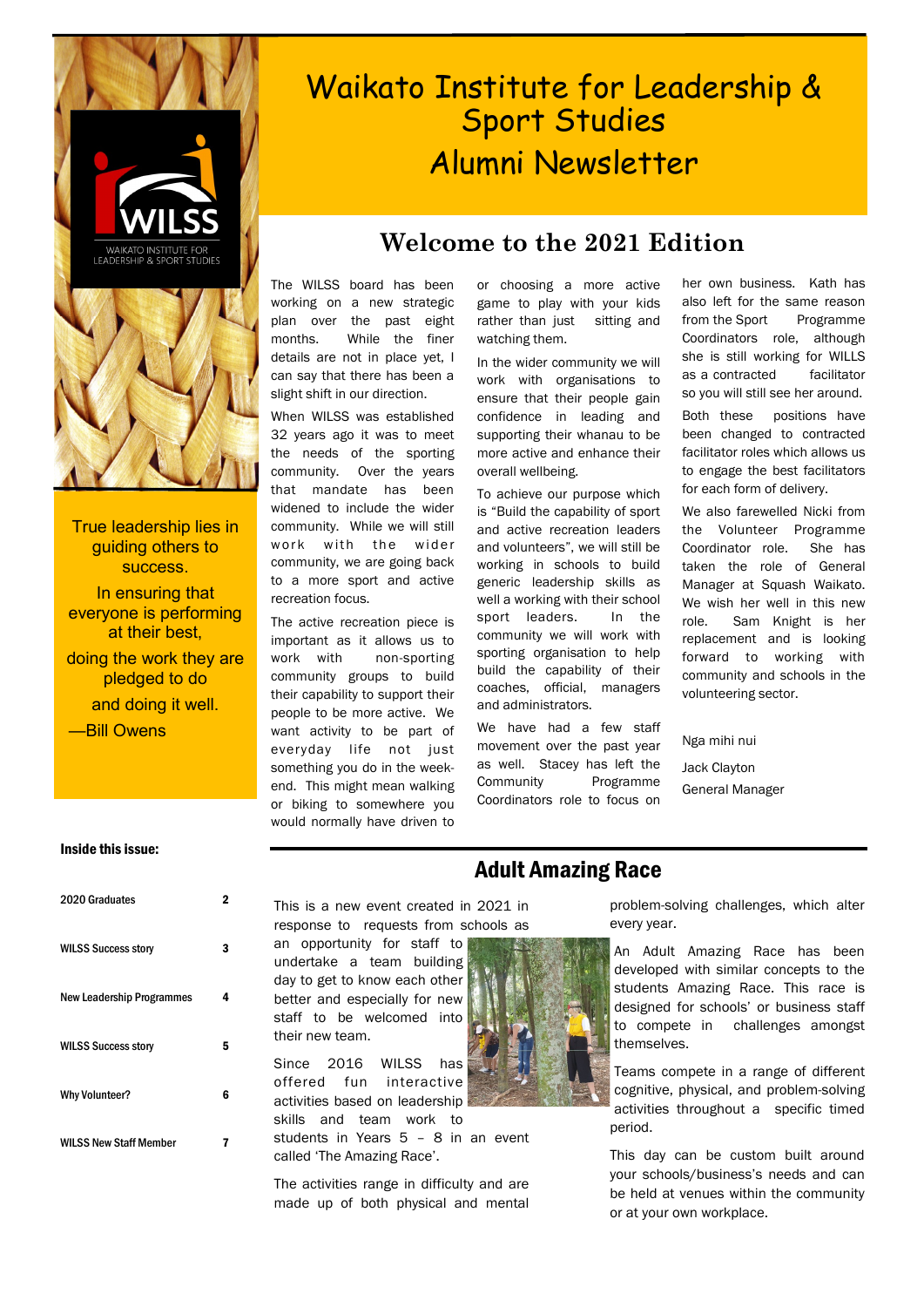## **WILSS Celebrates Success — 2021**

WILSS Staff and Trustee members would like to congratulate all the 2020 Graduates in:

- New Zealand Certificate in Sport Coaching (Level 3)
- New Zealand Certificate in Business (First Line Management) (Level 4)

WILSS takes great pride in your success and recognises the commitment you have made to achieve these qualifications. Graduates will continue on this journey of personal development that will go on to enrich the lives of many others around them, whether it is in the workplace, at home, in school, club, association or community.

> To be successful You must accept all challenges that come your way.

> You can't just accept the ones you like. - *Mike Gafka*

## **2020 Graduates**

New Zealand Certificate in Sport Coaching (Level 3) Jorel Chapeau Andrew Duff Finlay Hamill Munashe Kaseke Jerson Lagos-Giraldo Jesse Laird Kyle Leighton Nyasha Mugabe Kobe Olsen-Matara Isaac Seiuli Brandon Edwards Gregan Kearns Analese-Jean Kereopa Dayton Norris-Hill Ajaye Tumanako Jacob Wilson

"Without continual growth and progress, such words as [improvement,](http://www.success.com/blog/3-ways-self-improvement-can-change-your-life)  achievement, and success have no meaning." *—Benjamin Franklin*

#### New Zealand Certificate in Business (First Line Management) (Level 4)

#### Hamilton

Colleen Cadman Mandy McCabe Toni Morgan Robyn Pell Adrian Te Rangi

#### Wellington

Clarissa Beganovich Aroha Brown Bulou Doughty Charlotte Elliott Molly Fruean Punialavaa Fruean Jerry Galuefa Ewen Keith Joy Kuti Mafutaga Laufi Vinise Moananu Aloiafi Paese si'a Jayne Paese Si'a Susan Paese-Si'a Gaberiel Si'a Paese Ramona Silva Elizabeth Tiapuu Jeanann Walters Melania Wright-Leleimalefaga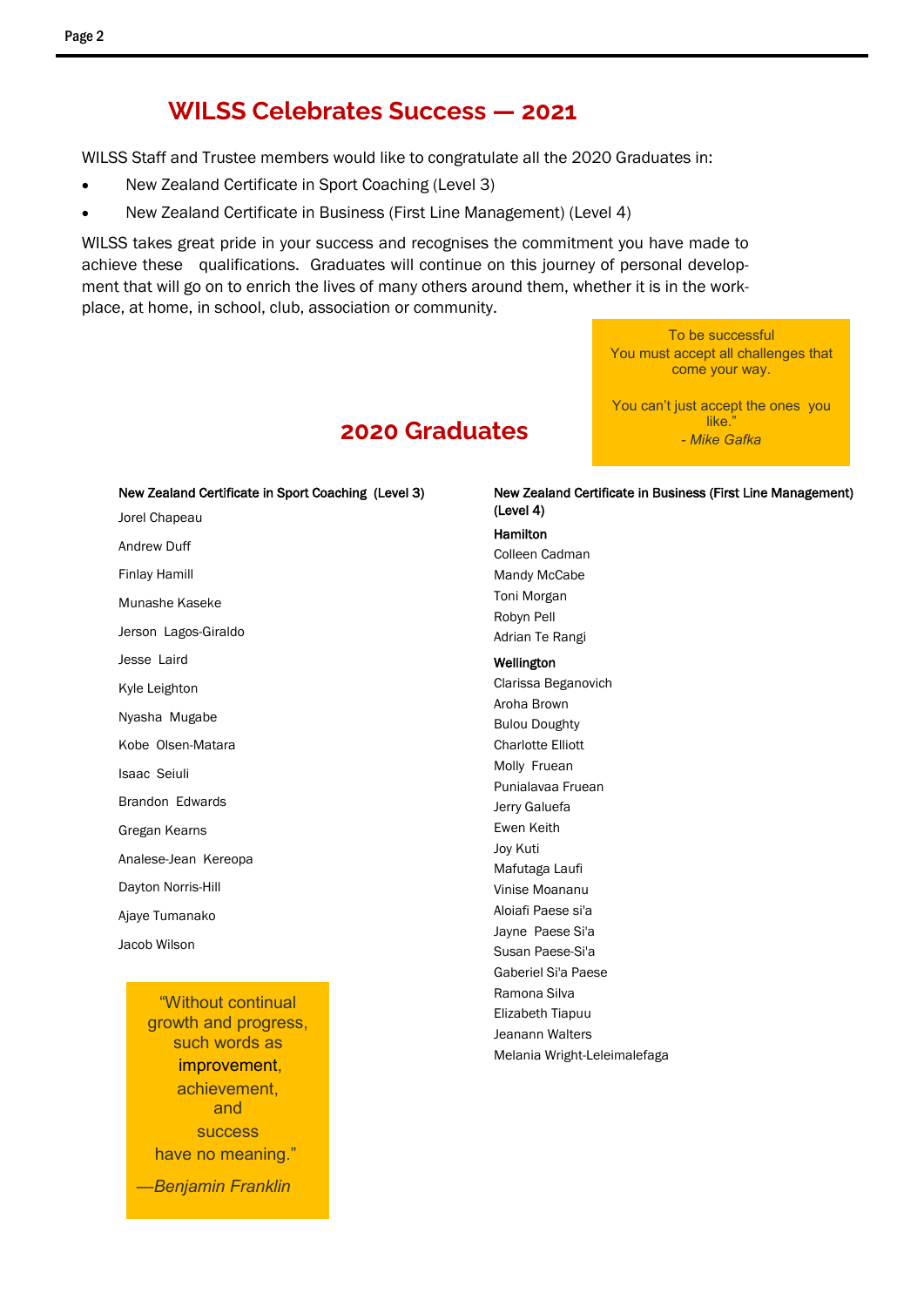#### Page 3

### **Hannah Jensen - NZ Certificate in Sport Coaching (Level 3) 2021 cohort**

#### Sport - Inline Hockey

I'm a former Sir Edmund Hillary Scholar and 2020 graduate from the University of Waikato. I currently work as a law clerk in Family, Trust, and Disability Law and am a part-time fitness instructor. Outside of my job, my main passion is playing and coaching inline hockey!

With Inline hockey being a minority sport, unfortunately we do not have our own coaching qualification system, so most of our coaches never



get an official qualification.

decided to take matters into my own hands and was excited to find out I could complete my New Zealand Certificate in Sport Coaching (Level 3) through WILSS in less than 6 months, through doing the modules on-line.

Completing this qualification has solidified my knowledge of general coaching principles, allowed me to plan more effective training sessions and helped me to better understand the needs of my players. I now feel more confident in my overall coaching abilities and believe that my players are getting more out of my coaching than they were previously. It feels great to now have an official qualification behind me, especially when many of the other coaches in my sport do not.

I would 100% recommend this course to any sports coaches who are wanting to increase their skills and provide more meaningful coaching to their players. The flexibility of the online modules means you can complete it when it suits you, making it perfect for people who work or study full time.

Thanks again to WILSS for the opportunity to complete the course!

Don't wait until you've reached your goal to be proud of yourself. Be proud of every step you take Toward reaching the goal. - Unknown

## **NZ Certificate in Sport Coaching (Level 3)**

The NZ Certificate in Sport Coaching (Level 3) is for any individual interested in learning more about coaching and is -

- New to coaching or,
- Has been coaching in primary and now looking at moving into intermediate and/or secondary level or,
- Is looking to start a career pathway into the area of sport coaching.

26-week course (10 workshops) Blended learning options available

### Cost: \$150 (+gst) per person

*Our innovative programme offers individuals an opportunity to learn about coaching basics Be part of a team of likeminded individuals, learning more about what makes a great coach Be involved in part time study designed to be both informative, interactive, and FUN*.

### Want to know More?

For further information about the programme, please contact:

Naomi Bates - 027-232-9025 or Email: naomi@wilss.ac.nz

Come and be part of the WILSS experience

Registrations now open for programme starting early 2022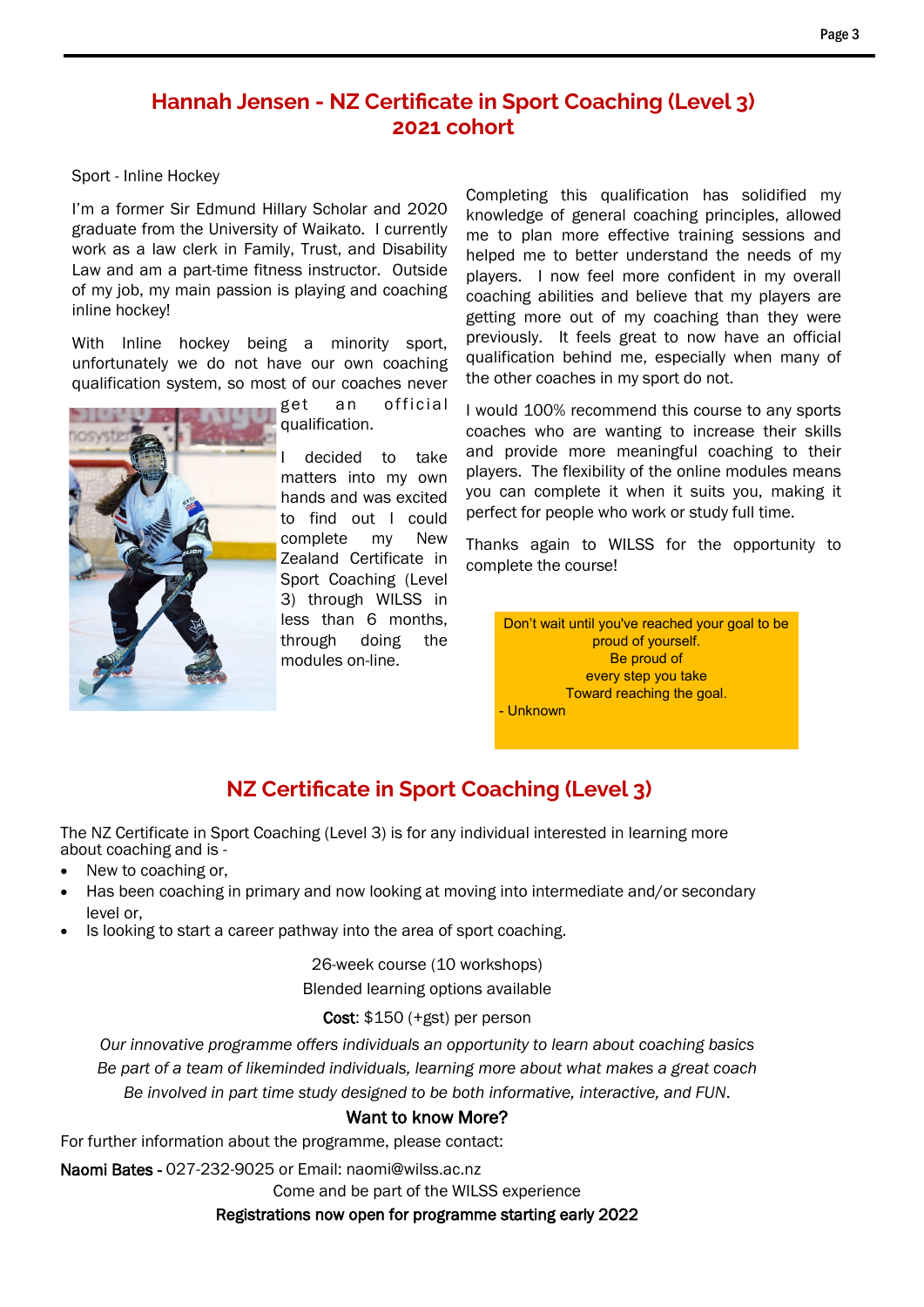### **New Leadership Programmes offered at WILSS**

### **Physical Activity Leaders Programme (PALs)**

PALs Programme (Physical Activity Leaders) is designed for senior students at Primary Schools and gives students the chance to develop leadership skills, design and plan their own physical activity sessions, be excellent role models to other students and have fun. Students will look at Leadership, managing an event and how to run Lunchtime Activities.

Physical Activity Leaders is an adaptable programme which should be designed to suit the needs of the students. Being a Physical Activity Leader gives the students within the school an opportunity to be seen in a leadership role.

Some noticed benefits of running the Physical Activity Leaders programme include:

Students developing personal leadership skills.

Students have an opportunity to accept more responsibility, appreciation, and respect from teachers and students.

• Students gain a sense of satisfaction for helping the enjoyment of others while working towards a happier, healthier, more physically active life!

Provides a great teaching and learning opportunity in leadership, sportsmanship, and teamwork.

Examples of PALs in action within schools:

• running lunchtime games and activities.

being responsible for and involved in the planning of school community sports and recreation events.

running activity events to promote what PALs do.

- setting up teacher versus student challenges.
- creating a buddy up system with junior students.

The opportunities are limitless!

#### Getting started with PALS

Stirring interest

• Introduce the programme in assembly with a guest speaker.

• Promotional flyers around the school.

Special lunchtime coaching sessions.

#### More Information

If you would like more information, please contact Sam Knight, Volunteer Programme Coordinator.

Email sam@wilss.ac.nz or phone 027-508-5508.

### **Youth Volunteer Programme**

This programme is designed as a way of developing leadership through volunteering, within a school or community environment.

Students will gain:

- Practical experience
- Making a positive contribution to your school and community
- New skills and knowledge
- An award to help make their CVs stand out

There are three different tiers that students can work towards gaining: Tier 1 (20hrs), Tier 2 (45hrs) and Tier 3 (100+hrs). Students will take ownership for their leadership development through volunteering, by being part of a Google Classroom, where they reflect on the volunteering opportunities they are a part of and the leadership skills they are developing through these volunteering sessions.

### More Information

If you would like more information, please contact Sam Knight , Volunteer Programme Coordinator.

Email: sam@wilss.ac.nz or phone 027-508-5508.

"'You can, you should, and if you're brave enough to start, you will." *—Stephen King*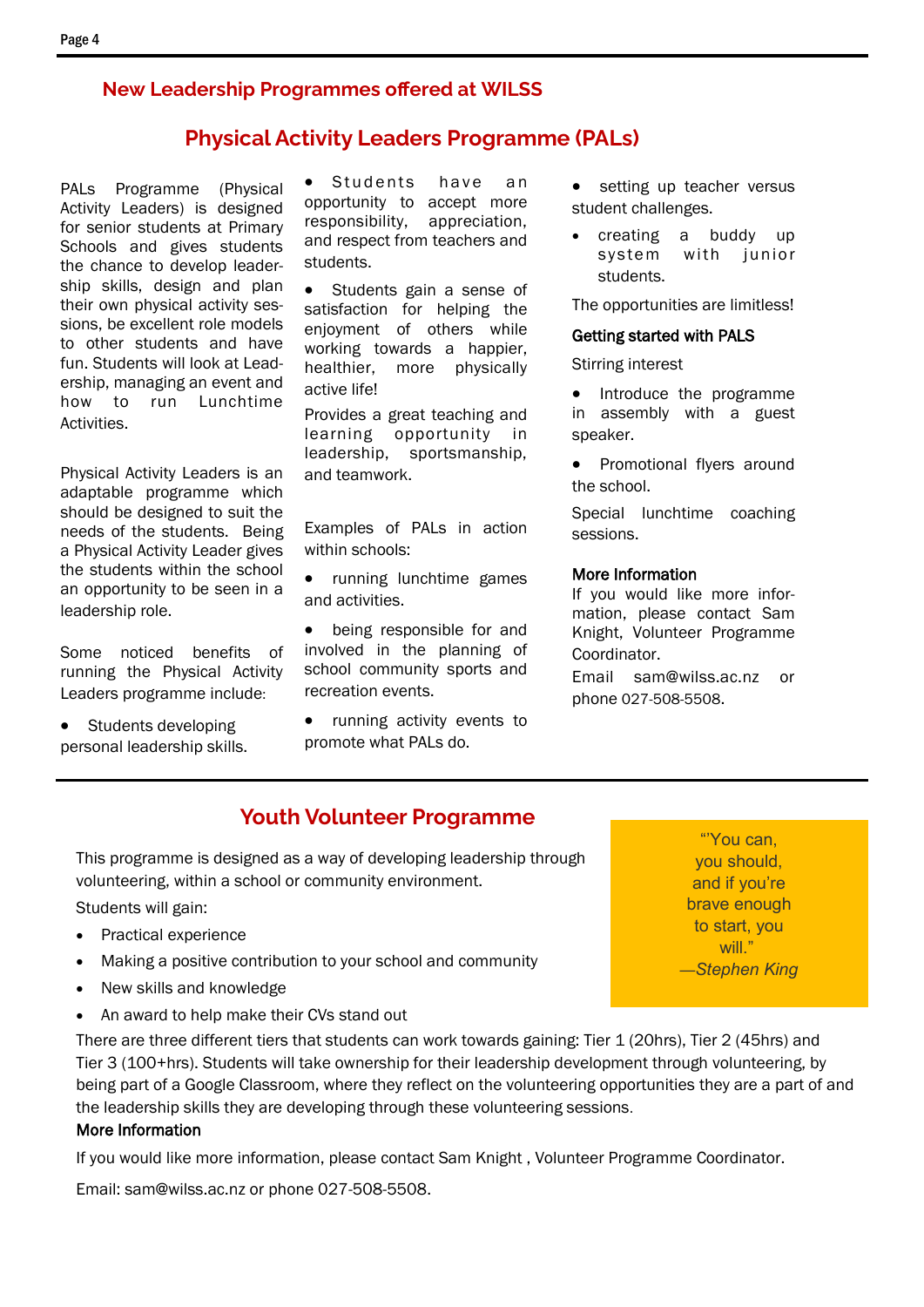### **Mandy McCabe — NZ Certificate in Business (First Line Management) (Level 4) - 2020**

I had the absolute privilege of attending the WILSS The tutors Rhonda and Naomi were incredible, and I consider the skills I've gained invaluable.

I started the course the week we went into our first lockdown and, in a way, I think it was perfect timing.

I learnt so much about the way I work and how my childhood experiences have had a huge influence on my work style. I now know that I am a people pleaser and I sometimes go too far out of my way and to do too much for my colleagues. I have kept this in mind since completing the course and take more time now to assess and adjust my behaviour to improve my own and others' workplace wellbeing.

Some 'a-ha' moments for me were when we learnt opportunity. about workplace personalities and how to work best with our differences. I also found the Au Maori part of the course eye opening and I realised I'd never thought too much about racism in Aotearoa and how this affects opportunities in the workforce.

Level 4 Business Management Course in 2020 and could tell they were passionate about their subjects. Course work was always up on Google Classroom at or before the time it was needed, it was easy to follow and engaging. Class time was welcoming, friendly and comfortable because of the atmosphere our tutor/s created.

> I grew fond of our classroom family and am grateful to have spent time in this diverse group and to have shared such honest and courageous conversations. I know that the course content pushed all of our boundaries in some way and we are all better people

to have had this<br>amazing growth amazing



## **Business Qualification New Zealand Certificate in Business (First Line Management) (Level 4) Registrations now open for the 2022 Programme**

Thinking about leadership?

Want to build your people skills?

#### Want to upskill in part-time study?

The purpose of this qualification is to provide New Zealand organisations with people who can manage effective teams when employed in first line management roles.

Graduates of this qualification will be able to:

Manage workflows in an operational context to achieve team objectives.

Motivate and involve a team to achieve the team's objectives and contribute to the organisation's objectives.

Demonstrate professional and ethical behaviour, in a socially and culturally appropriate manner in leading a team.

Adapt leadership styles for effectiveness in different environments.

### Want to know More?

For further information about the programme contact: Naomi Bates - 027-232-9025 or Email: naomi@wilss.ac.nz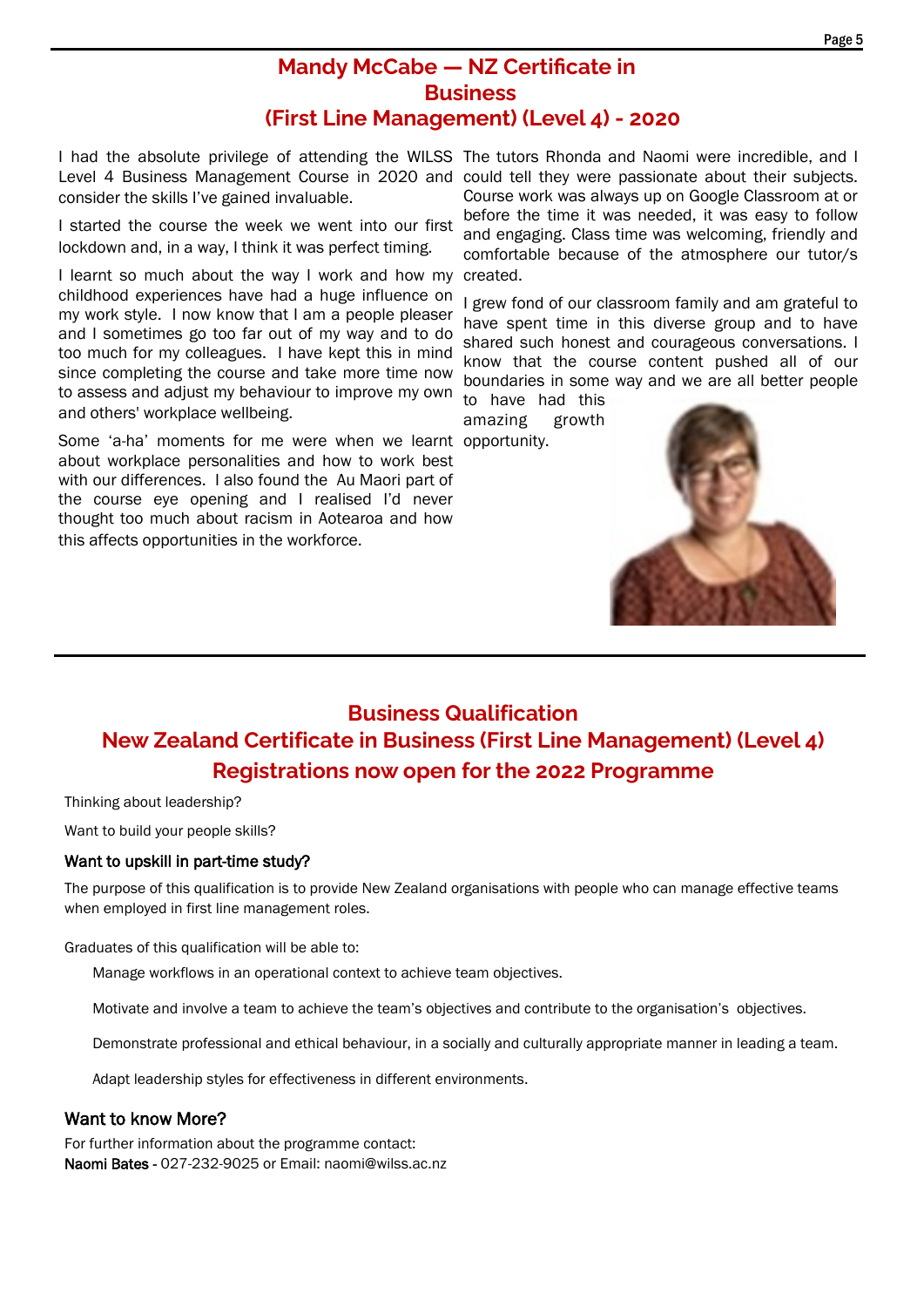## **Why Volunteer?**

The benefits of volunteering can last a lifetime - not only for those who you are helping, but for you as well. If you are on the fence about diving into a new volunteer experience or have doubts about whether volunteering is right for you, you might find yourself surprised at just how much you can gain from taking the plunge.

### What is Volunteering?

Volunteering means giving your time and abilities to aid others (usually a non-profit organization) without the want of financial compensation. Put simply, volunteering is a service to your community. Volunteering your time, skills, and resources is one of the most powerful ways to make a difference, to help others, and as it turns out, to enhance your wellbeing.

While you won't get paid for your community service, volunteering comes with a lot of other benefits to boot. Donating your time, energy, and possibly resources can be just as rewarding for you as for those you are helping. Here are some ways volunteering can affect you positively:

### Meet New People and Build Community

Being a part of a team with a common goal will help you form bonds with strangers that can be life-changing. Volunteering inherently means helping people, and that means you'll be creating meaningful relationships with others and increasing your social interactions.

Volunteering connects people with very specific shared values. Volunteers are also people who also share things like a willingness to step outside their comfort zone, an openness to spending time on a community effort, a proclivity for engaging in team-oriented activities, and a desire to contribute to the well-being of others.



### Gain Knowledge and Understanding of Other Ways of Life

Volunteering might take you to a new part of your community you have never been to before. This experience can expand your understanding of others who are different from you. Learning about cultures and ways of life that are different from one of your up-bringing will increase your social flexibility and expand your world-view. It will also raise awareness of the issues that other people deal with and will increase important social skills like empathy and teamwork.

### Gain a Sense of Purpose and Become Happier

Volunteering has been shown to give you a sense of accomplishment and to increase feelings of happiness. Throughout your life you've developed social and professional skills that promote your personal achievement. Using those skills for a wider, communal impact can be even more fulfilling. Volunteering will enrich your life and give you a broader purpose and can give you a boost of motivation.

### Boost Your Self-Esteem

Spending time as a volunteer has been shown to improve your self-esteem! The more opportunities you take to learn new skills and gain knowledge, the more fully you will develop as a person. Stepping out of your comfort zone and building new skills is the best way to develop your self-esteem.

### Advance Your Career by Improving Job Prospects

Volunteering will offer you skills that can be used throughout your career development. If you are wanting to change to a new career, especially a new environmental or, volunteering in that new field can help you develop the skills and knowledge you will need. Volunteering highlights your character, passion, and determination!